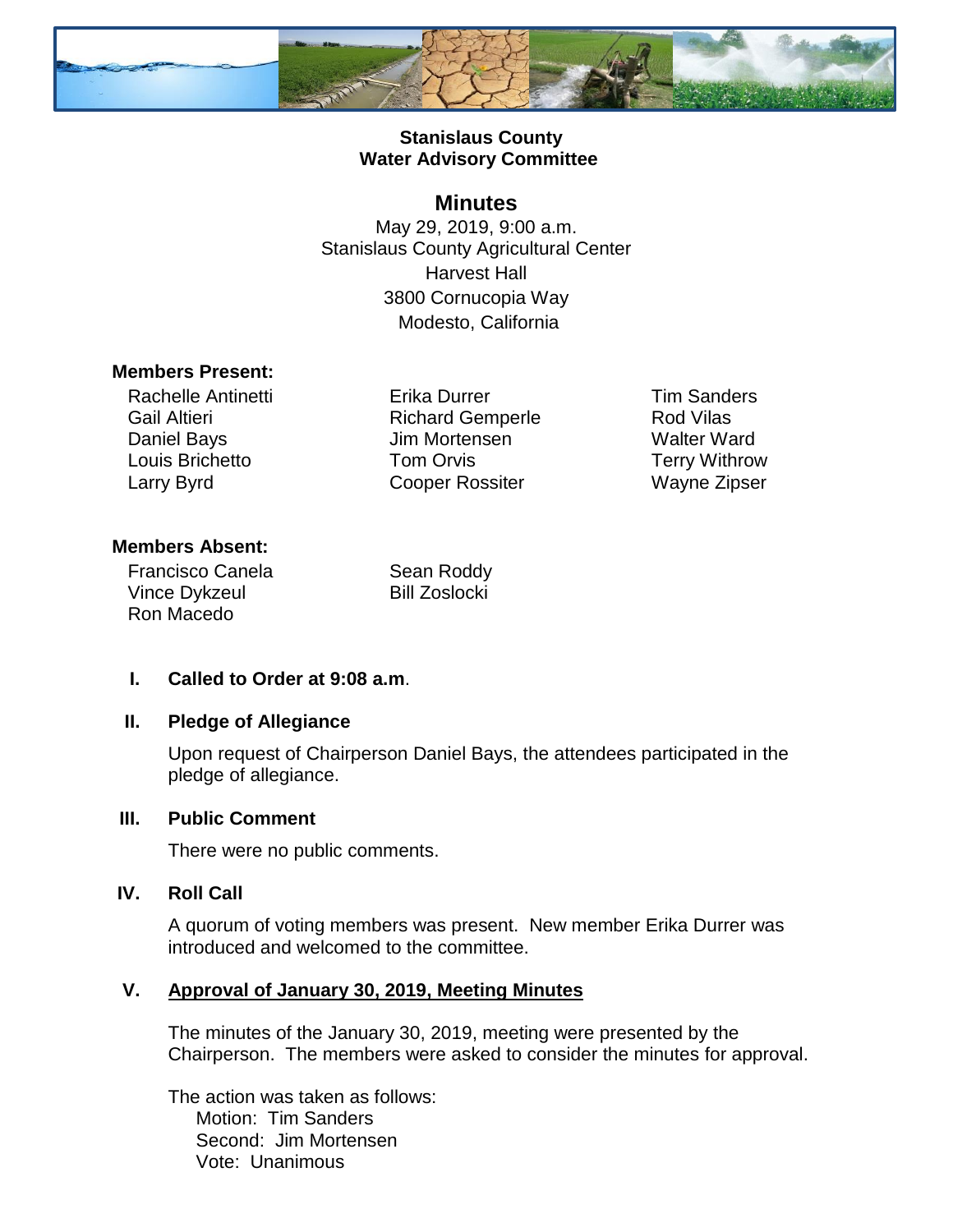#### **VI. S.A.V.E. Water Resources Act and Valley Water Infrastructure Q & A – Congressman Josh Harder**

United States Congressman Josh Harder was introduced to the Water Advisory Committee. Congressman Harder made his commitment to work with his local constituents to bring federal dollars to the Central Valley in support of various water initiatives. Congressman Harder also stated that his local office would serve as a conduit concerning matters of local, regional, state and national concern and that contact to him would be always be open.

Congressman Harder further announced legislation that he was prepared to move in Washington entitled the "**S**ecuring **A**ccess for the Central **V**alley and **E**nhancing (SAVE) Water Resources Act."

The SAVE Water Resources Act touches on a broad range of water policy areas aimed at increasing water storage opportunities, spurring innovation in water sustainability, and making responsible federal investments in our aging water infrastructure. In brief, the bill:

#### **INCREASES STORAGE**

- **Improves water storage** by requiring the Bureau of Reclamation to expedite feasibility studies for four specific storage projects in the Central Valley, including: Sites Reservoir, Del Puerto Canyon Reservoir, Los Vaqueros and San Luis Reservoirs and provides \$100 million in storage funding.
- **Helps farmers prepare for SGMA** by leveraging federal resources to identify prime locations for groundwater storage and recharge in California and across the Western United States.

# **SPURS INNOVATION**

- **Creates the "X-Prize**" program to incentivize private sector development of cutting-edge water projects.
- **Invests in water reuse and recycling** by increasing funding for WaterSMART programs from \$50 million to \$500 million and extending the program's authorization.

# **INVESTS MILLIONS IN OUR AGING WATER INFRASTRUCTURE**

- **Establishes a water infrastructure and drought solutions fund** to provide \$300 million for water surface and groundwater storage, water reclamation and reuse, and WaterSMART program projects.
- **Creates an innovative financing program** which would provide low-interest federal loans to fund local water infrastructure projects.
- **Reauthorizes the Rural Water Supply Act,** which requires the Bureau of Reclamation to work with rural communities to improve access to safe and clean sources of drinking water.

A single page flyer on the legislation can be found here: <http://www.stancounty.com/er/groundwater/pdf/wac/save-water-resources-act.pdf>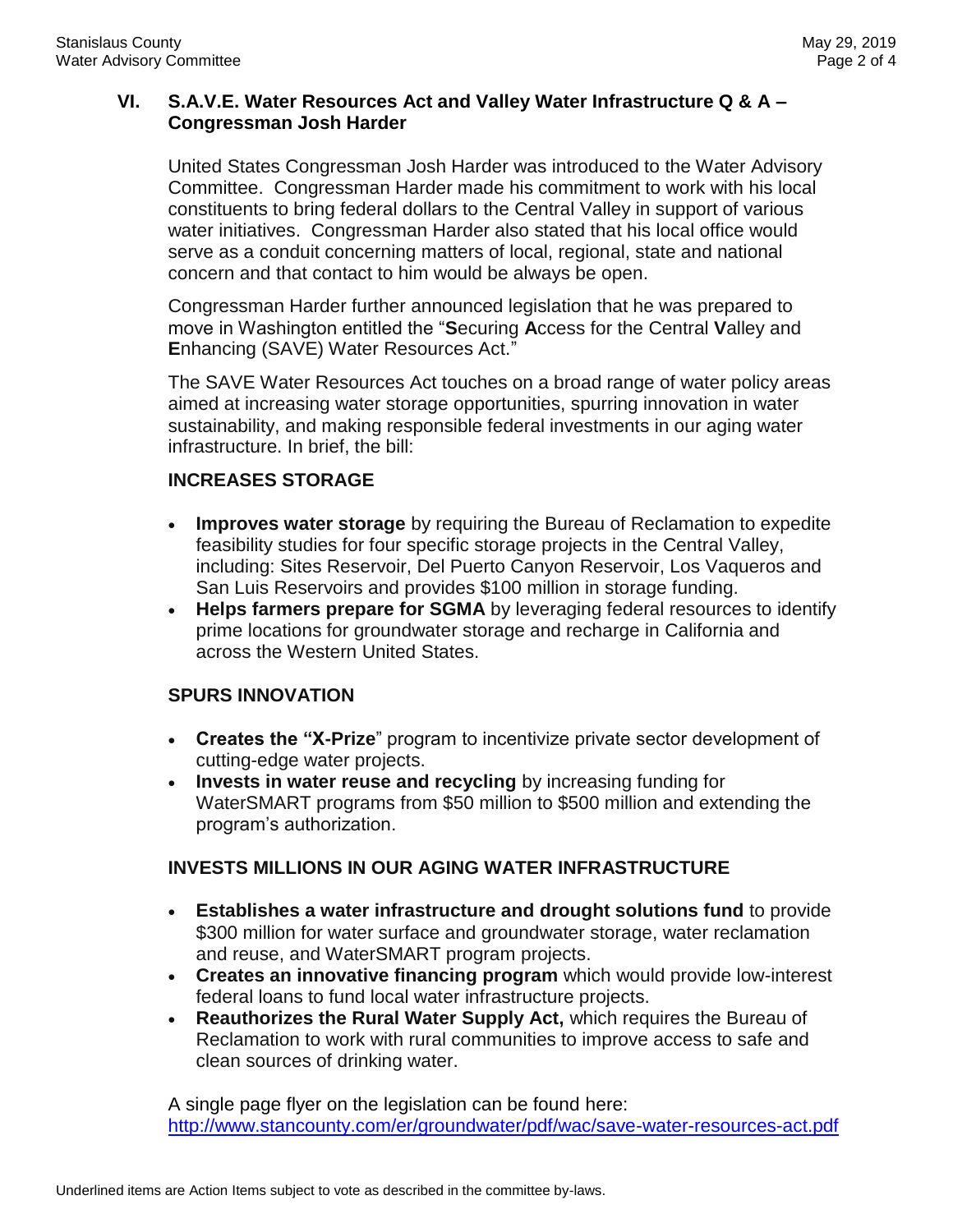#### **VII. Del Puerto Canyon Reservoir – Chris White, Executive Director, San Joaquin River Exchange Contractors Water Authority**

The Del Puerto Water District (DPWD) and the San Joaquin River Exchange Contractors Water Authority (SJRECWA), propose to construct a reservoir located on Del Puerto Creek in the foothills of the Coast Range Mountains west of Patterson. The proposed reservoir would provide 85,000 acre-feet (AF) of locally-owned off-stream storage, south of the Sacramento-San Joaquin Delta. The purpose of the proposed project is to develop a feasible amount of additional South of Delta water storage, utilizing the water after it is moved through the Delta, to maximize the management and efficient use of existing water supplies.

Water would be conveyed from the Delta-Mendota Canal (DMC) to be stored in the proposed reservoir and could be discharged either back to the DMC, or possibly in the future to the California Aqueduct. The water stored would serve agricultural users in both DPWD and the SJRECWA member entities service areas, and potentially other South of Delta water suppliers or environmental purposes, including, but not limited to, supply for wildlife refuges designated under the Central Valley Project Improvement Act.

The overall objective of the proposed project is to develop additional, locally controlled water storage for South of Delta water users who depend on the CVP for their supply. Specifically, the objectives of the project are to (1) increase water storage capacity in California's Central Valley by 85,000 TAF; (2) improve water supply reliability; (3) increase peak irrigation season water supplies; (4) improve the ability to manage regional groundwater resources; and (5) improve regional self-reliance and economic benefit from agricultural production, jobs, and industry. The PowerPoint used for presentation can be viewed at the following address:

<http://www.stancounty.com/er/groundwater/pdf/wac/wac-dpcr-05292019.pdf>

## **VIII. Spring 2019 Hydrologic and Reservoir Storage Conditions – Walt Ward, Stanislaus County**

Walt Ward provided a summary of the winter snowfall conditions and current river stage and reservoir storage conditions. The summary PowerPoint presentation can be located at this address: <http://www.stancounty.com/er/groundwater/pdf/wac/wac-update-05292019.pdf>

## **IX. Sustainable Groundwater Management Act Compliance Update – Walt Ward, Stanislaus County**

Walt Ward described the status of the local planning efforts related to the development of the Groundwater Sustainability Plans for the four separate groundwater basins beneath Stanislaus County. The presentation can be viewed at the following address:

<http://www.stancounty.com/er/groundwater/pdf/wac/wac-update-05292019.pdf>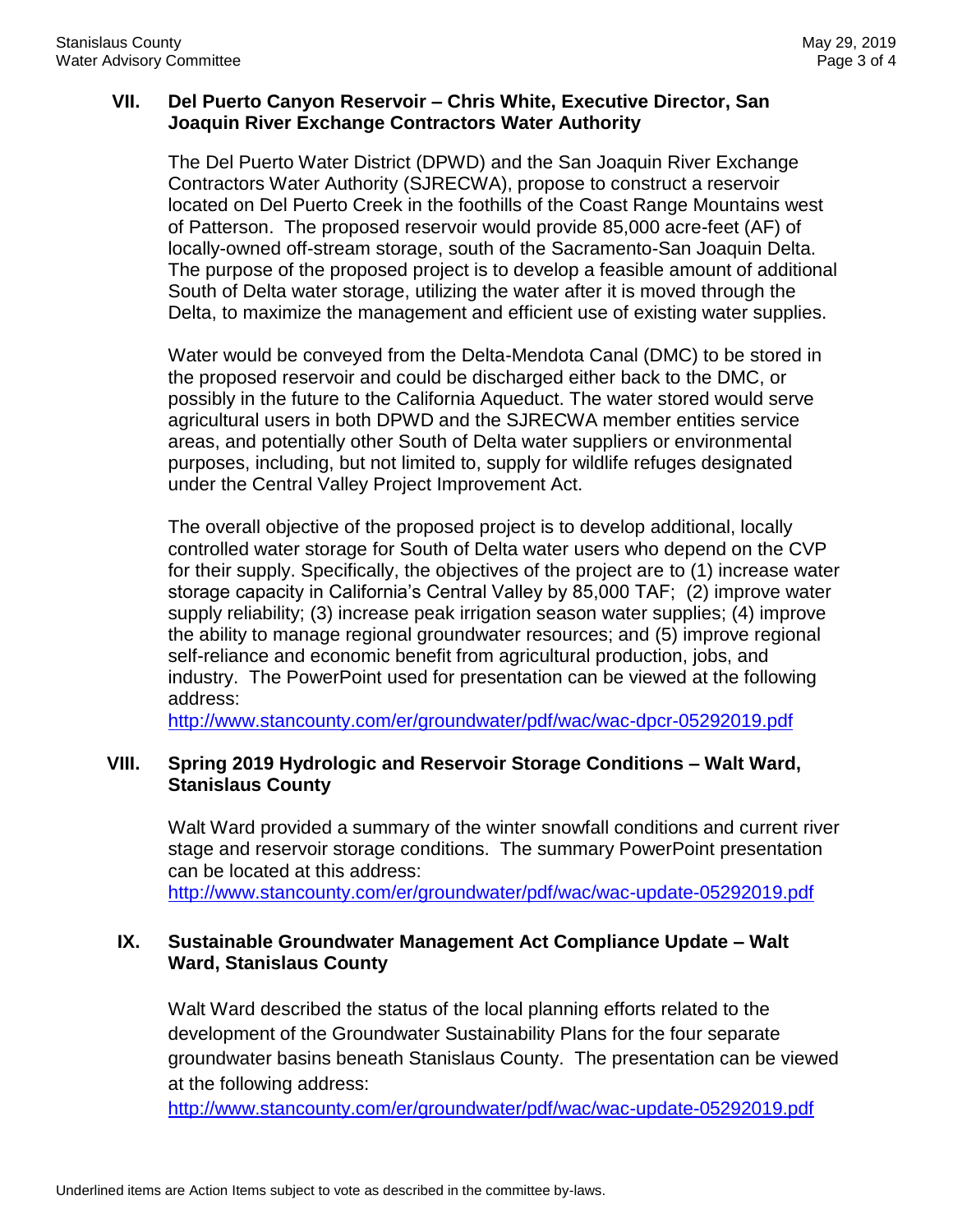## **X. Stanislaus County Well Permitting Program Activity Status – Walt Ward, Stanislaus County**

Walt Ward provided a synopsis of the discretionary water well permitting program that has been in place since the adoption of the County's Groundwater Ordinance in November, 2014. The summary slides can be found at: <http://www.stancounty.com/er/groundwater/pdf/wac/wac-update-05292019.pdf>

# **XI. Meeting adjourned at 11:12 a.m.**

#### **Scheduling of Next Meeting:**

Wednesday, September 25, 2019, at 9:00 a.m. Stanislaus County Farm Bureau 1201 L Street Modesto, California

PREPARED BY: Fay Tamez, Staff Services Analyst Anette Arias, Administrative Secretary